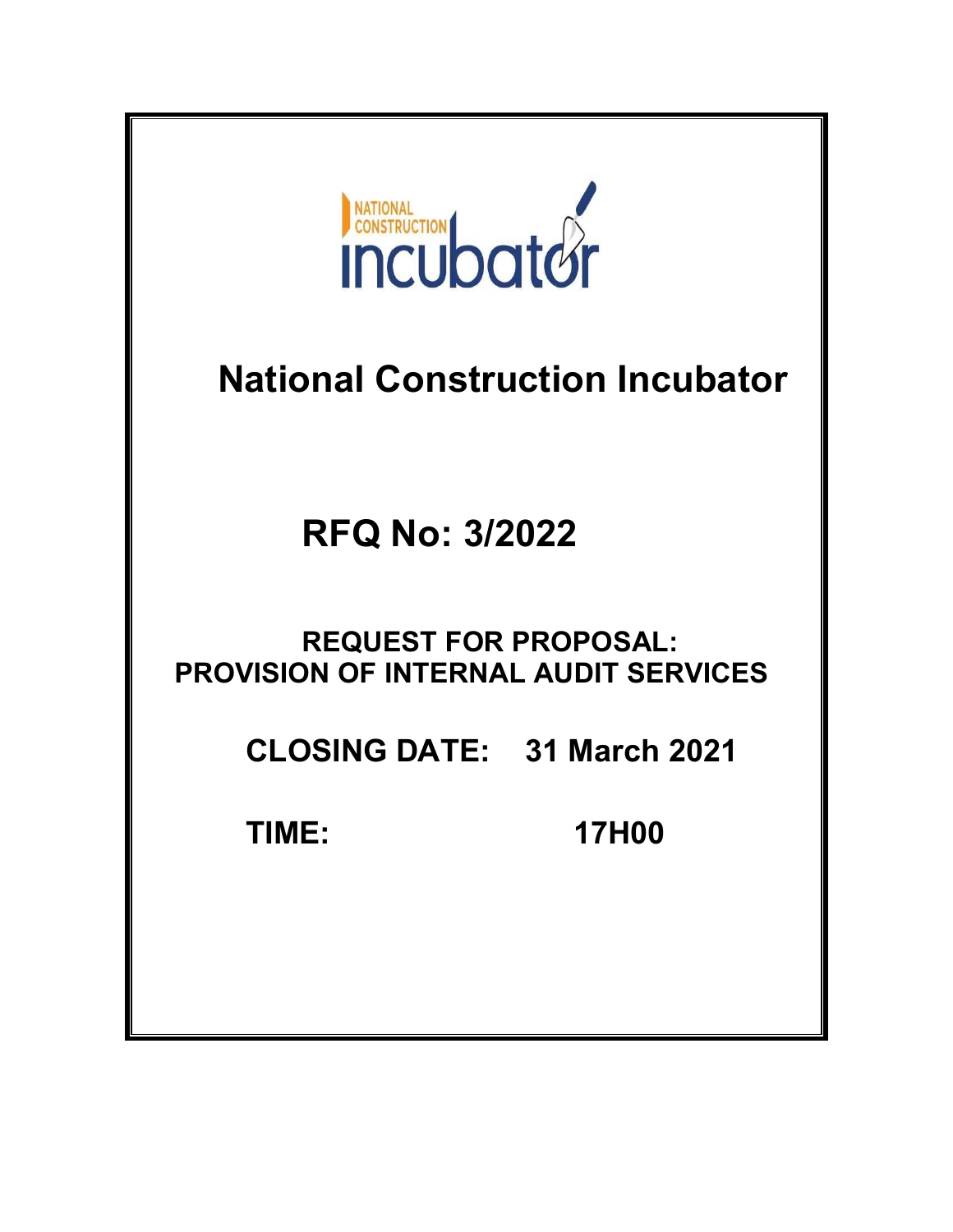### 1. Proprietary Information:

The National Construction Incubator (NCI) considers this Tender and all related information, either written or verbal, which is provided to the respondent, to be proprietary to NCI. It shall be kept confidential by the respondent and its officers, employees, agents and representatives. The respondent shall not disclose, publish, or advertise this specification or related information in part or as a whole to any third party without the prior written consent of NCI.

## 2. Enquiries

All communication and attempts to solicit information of any kind relative to this Tender should be channeled to the officials named below:

### Contact persons (all questions should be in writing)

### Commercial & Technical

Sandile Matiwane Supply Chain Management Executive Manager Finance Tel: 073 326 6306

Email: nciscm@natci.org.za

## 3. Medium of Communication

All the documentation submitted in response to this tender must be in English.

### 4. Verification of Documents

Tenderers should check the numbers of pages to satisfy themselves that none are missing or duplicated. No liability will be accepted by the NCI in regard to anything arising from the fact that pages are missing or duplicated.

### 5. Validity Period

Responses to this tender received from tenderers will be valid for a period of 150 days counted from the closing date of the tender.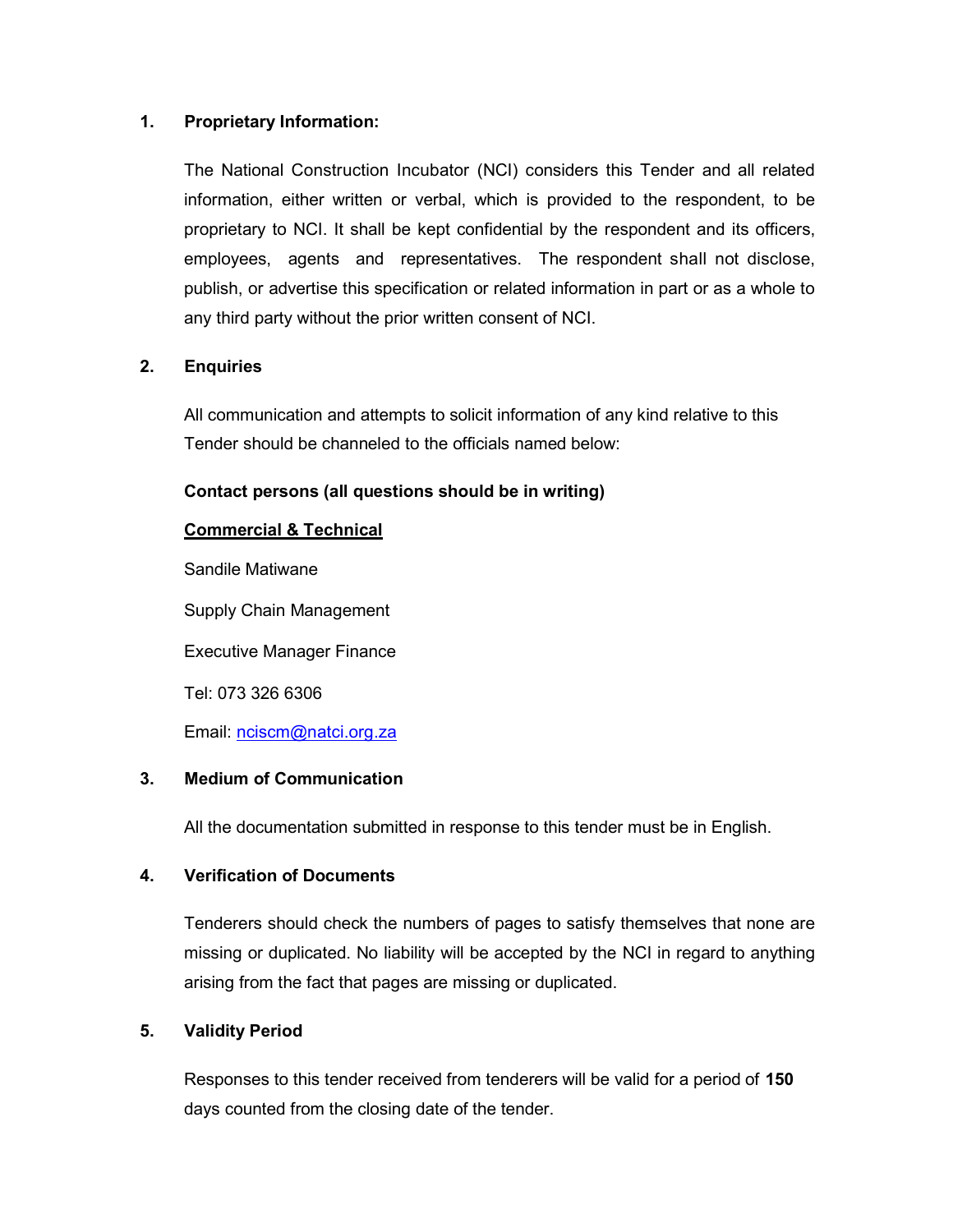#### 6. Submission of Tenders

- 6.1. Tenders should be submitted via email, subject line "Your Companies name (TENDER RFQ 3/2022, Provision of Internal Audit Services)".by no later than 17h00 on 31 March 2022.
- 6.2. All documents submitted should be clearly named.
- 6.3. All documents submitted should be listed in the body of the email submitted.
- 6.4. No tender received by telegram, telex, facsimile, courier, post or similar medium will be considered.
- 6.5. Where a tender document has not been submitted by the time of the tender closing, such a tender document will be regarded as a late tender. Late tenders will not be considered.
- 6.6. Amended tenders may be sent in an email by replying to the initial email sent and specifying why an amendment has been made and what has been amended.
- 6.7. The tenderer is responsible for all the costs that shall be incurred in relation to the preparation and submission of the tender document.
- 6.8. A list of all references (minimum 3) with contact details must be included in the tender documents submitted.
- 6.9. Copies of qualifications, identity documents (IDs) and the curricula vitae (CVs) of persons who will be involved in the execution of this tender should the tenderer be successful must be attached to the proposal.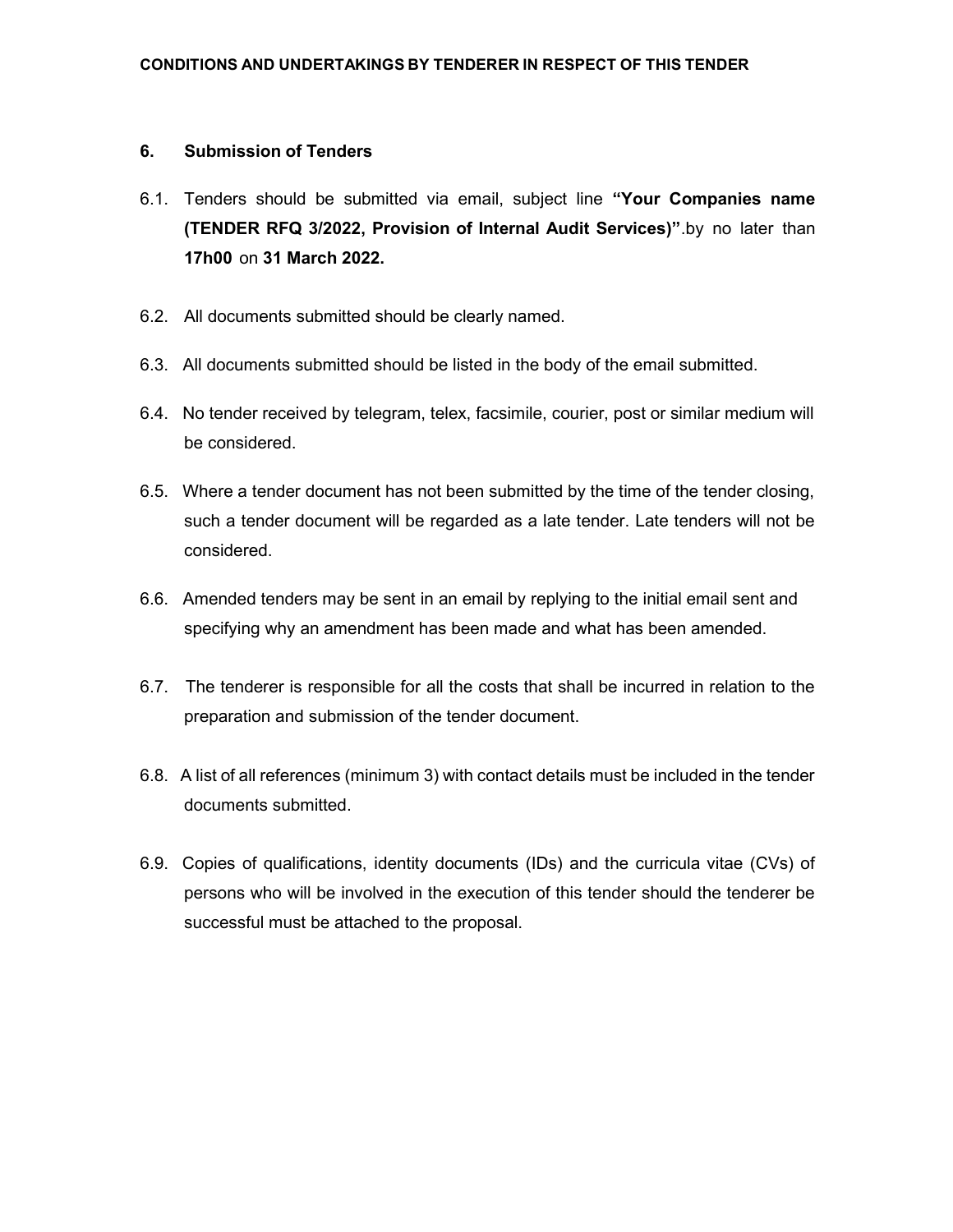#### CONDITIONS AND UNDERTAKINGS BY TENDERER IN RESPECT OF THIS TENDER

- 6.10. The following information also needs to be provided with the tender document:
	- Names and details of senior management
	- Employment equity details of employees at an operational level
	- Percentage of ownership by number of:
		- o Black ownership
		- o Black women ownership
		- o White women ownership
	- Percentage of ownership by profit share of:
		- o Black ownership
		- o Black women ownership
		- o White women ownership
- 6.11. An original valid Tax Clearance certificate must be included in the tender document. Failure to submit a certificate would render your tender invalid.
- 6.12. Copy/ies of any affiliations that you may have must be attached to the response to this tender.
- 6.13. Kindly note that the NCI is entitled to amend any tender conditions, validity period, specifications, or extend the closing date of tenders before the closing date. All tenderers, to whom the tender documents have been issued, will be advised in writing of such amendments within reasonable time after they are made.
- 6.14. The NCI reserves the right not to accept the lowest tender or any tender in part or in whole.
- 6.15. The NCI reserves the right to award this tender to a black empowered firm.
- 6.16. The NCI also reserves the right to award this tender to any party whom it decides as a whole or in part without furnishing reasons. The NCI reserves the right to withdraw this tender at any stage with or without giving reasons.
- 6.17. The tenderer hereby offers to render all or any of the services described in this tender document to the NCI on the terms and conditions and in accordance with the specifications stipulated in this tender document. This tender document and the tenderer's response thereto shall form part of any service level agreement that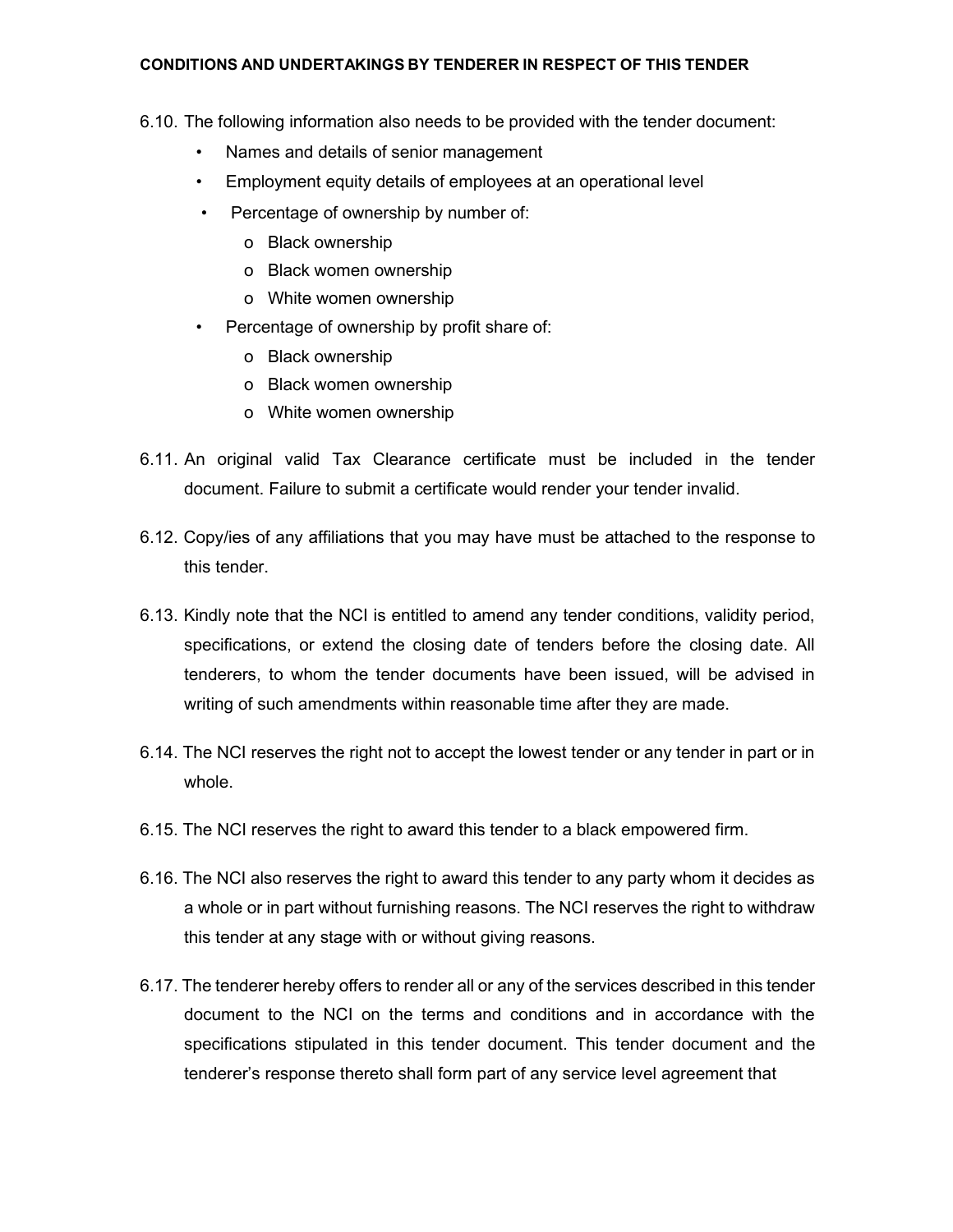#### CONDITIONS AND UNDERTAKINGS BY TENDERER IN RESPECT OF THIS TENDER

may be concluded between the NCI and the tenderer. In the event of conflict between such documents, the service level agreement shall take precedence over all other documents.

- 6.18. Tenders submitted by juristic persons or partnerships must be signed by a person or persons duly authorized thereto by a resolution of a board of such juristic person, a copy of which resolution, duly certified be submitted with the tender.
- 6.19. The tenderer shall prepare for a possible presentation should NCI require such and the tenderer shall be notified thereof no later than 2 (two) days before the actual presentation date.
- 6.20. The tenderer hereby agrees that the offer herein shall remain binding upon him/her and will be open for acceptance by the NCI during the validity period indicated herein.
- 6.21. The tenderer furthermore confirms that he/she has satisfied himself/herself as to the correctness and validity of his/her tender response, that the price(s) and rate(s) quoted cover all the work/item(s) specified in the tender response documents and that the price(s) and rate(s) cover all his/her obligations under a resulting contract and that he/she accepts that any mistakes regarding price(s) and calculations will be at his/her risk.
- 6.22. The tenderer hereby accepts full responsibility for the proper execution and fulfillment of all obligations and conditions devolving on him/her under this tender as the principal(s) liable for the due fulfillment of this tender and any contract that might be concluded pursuant hereto.
- 6.23. The NCI will treat your personal information as confidential and take all necessary steps to protect your information as required by the Protection of Personal Information Act of 2013. The NCI will only process your information (which involves but is not limited to collecting, collating, organizing, disseminating and destroying) in the following circumstances:
	- where you have granted the necessary consent;
	- where we are required to do so by law;
	- where processing is necessary to protect our legitimate interests;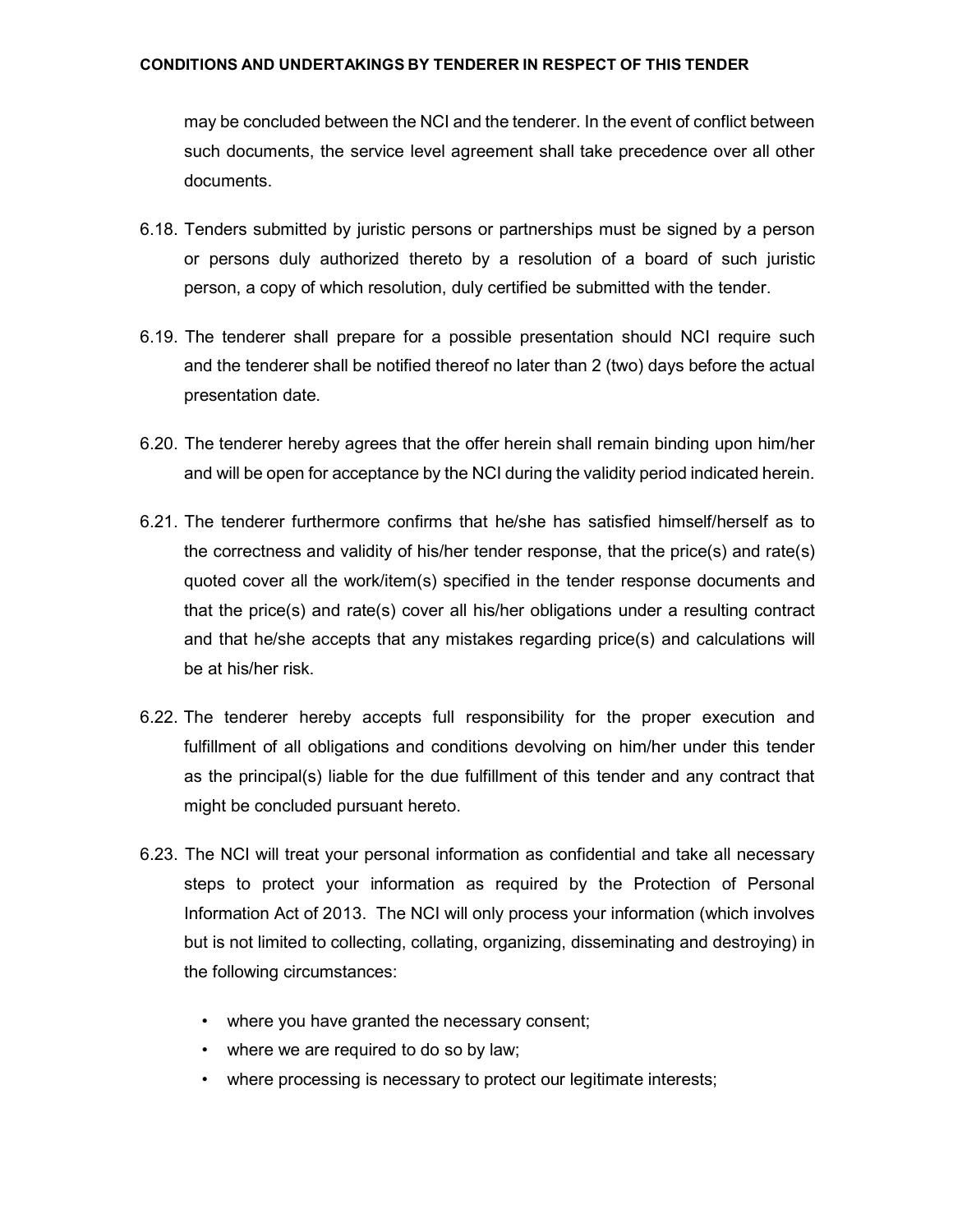- where it is necessary for the conclusion or performance of a contract to which you are party; or
- where it is in the public interest to do so.

By signing this tender document (RFQ), the bidder hereby consents to the use of their personal information which forms part of the tender process and as may be discovered by the NCI and confirm that the information is supplied voluntarily without undue influence from any party. Tenderers acknowledge that they are aware of their right to access the information at a reasonable time for purposes of rectification or object to the processing of the information.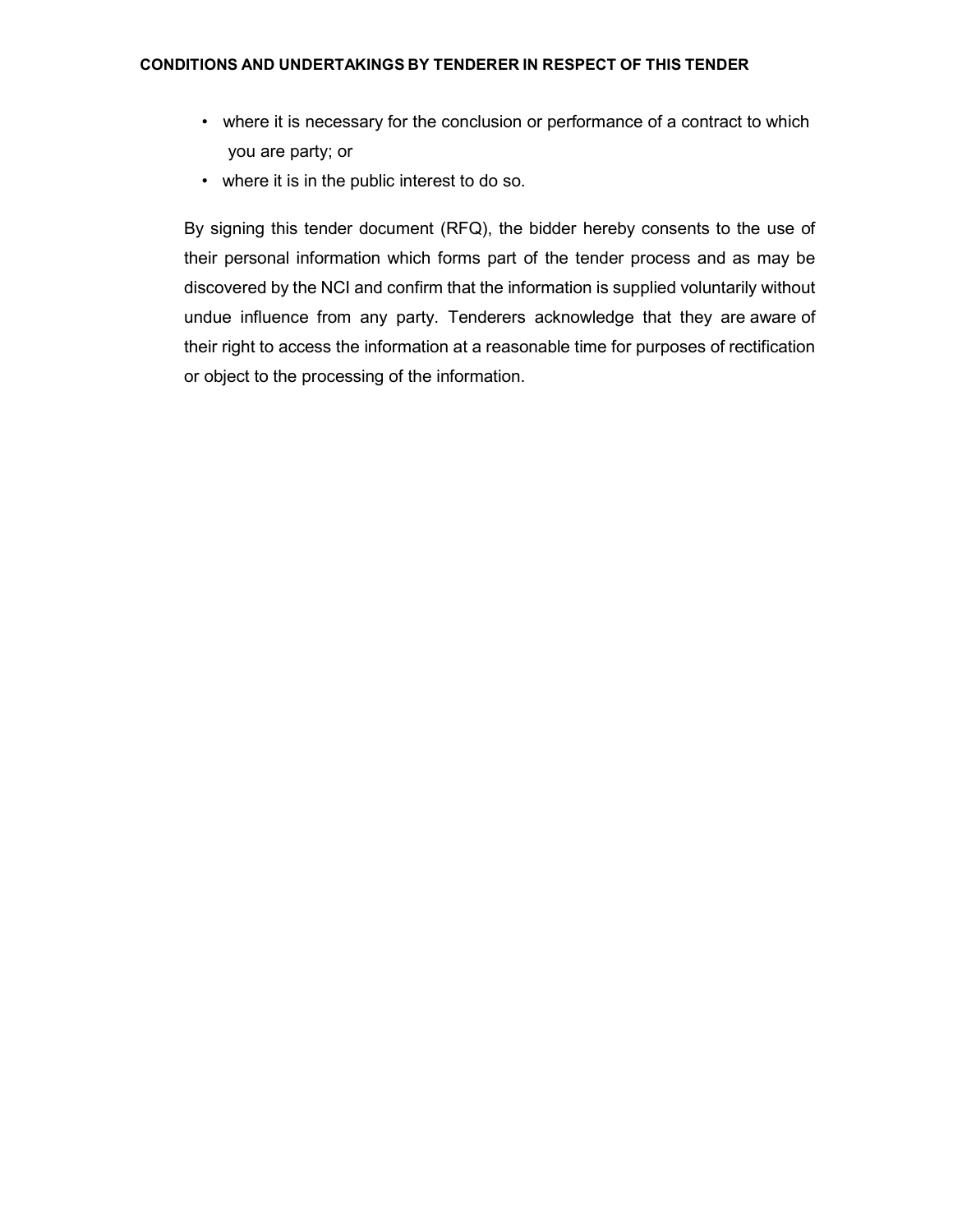## CONDITIONS AND UNDERTAKINGS BY BIDDERS IN RESPECT OF THIS TENDER

| Name of your Company (in                           |                                           |
|----------------------------------------------------|-------------------------------------------|
| block letters)                                     |                                           |
| Signature(s) of the Bidders                        |                                           |
| Name of person signing (in block letters)          |                                           |
| Capacity                                           |                                           |
| Are you duly authorized to sign<br>this<br>tender? |                                           |
| <b>Company Registration Number</b>                 |                                           |
| <b>VAT Registration Number</b>                     |                                           |
| Postal address (in block letters)                  |                                           |
| Physical address (in block                         |                                           |
| letters)                                           |                                           |
| Domicillium citandi et executandi in RSA           | (full) street address) (in block letters) |
| <b>Contact Person</b>                              |                                           |
| <b>Telephone Number</b>                            |                                           |
| <b>Fax Number</b>                                  |                                           |
| <b>Cell Number</b>                                 |                                           |
| E-mail                                             |                                           |

\*Failure to comply with any of the terms and conditions as set out above will invalidate the tender.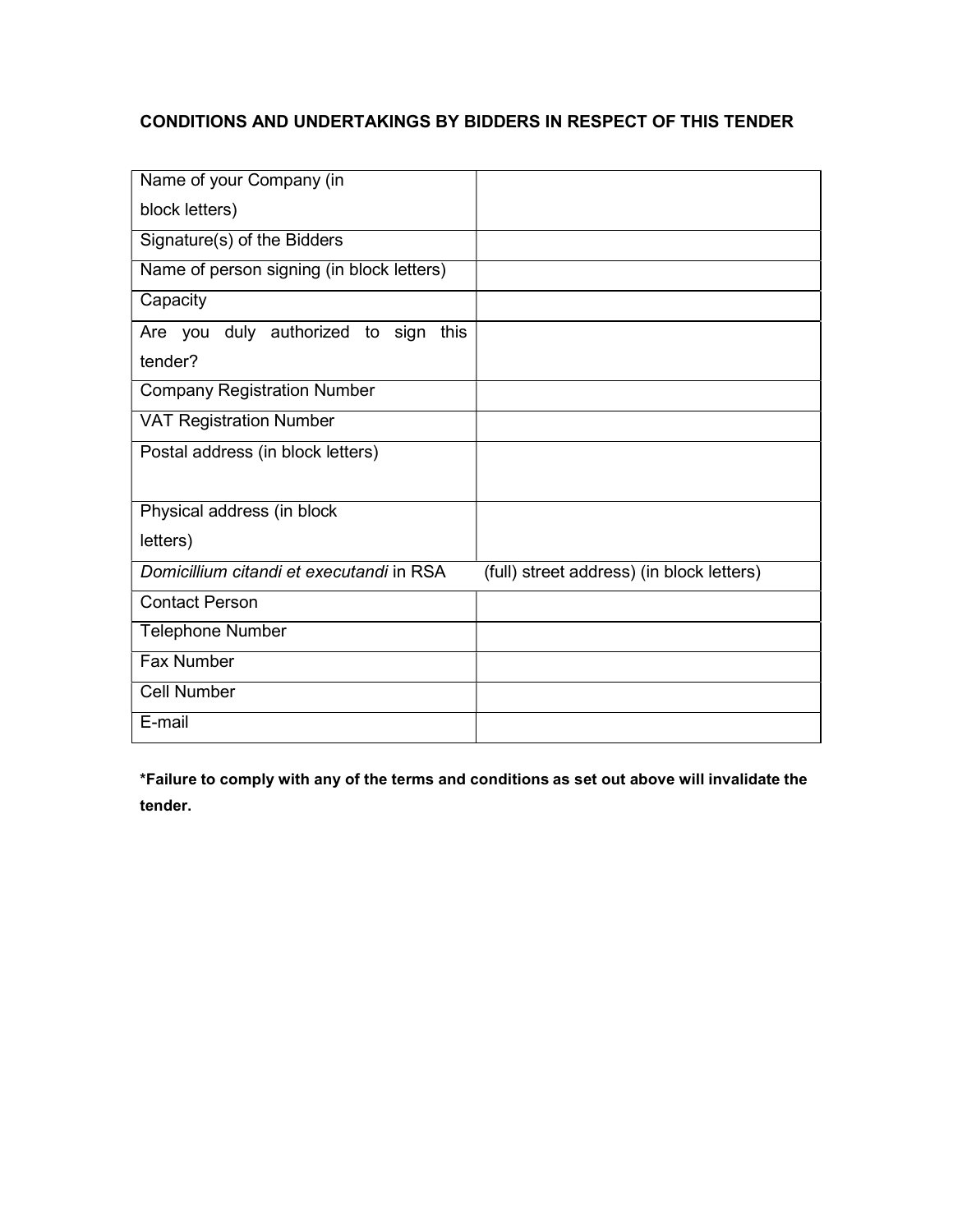## 7. EVALUATION CRITERIA

Bidders shall be evaluated in terms of the following parameters and shall be scored on the weightings stated below. Bidders will need to attain a minimum 60 of out of 100 points to proceed to the next stage, i.e., Price and B-BBEE evaluation:

| No.            | Criteria                                       | Measure of Criteria                                                                                                                                                                                                                                                                                                                                                                                                                                                                         | Weight |
|----------------|------------------------------------------------|---------------------------------------------------------------------------------------------------------------------------------------------------------------------------------------------------------------------------------------------------------------------------------------------------------------------------------------------------------------------------------------------------------------------------------------------------------------------------------------------|--------|
| 1 <sub>1</sub> | Company Experience -<br>Years of experience    | Bidder must provide a company profile which details work<br>experience in providing internal audit services. The profile<br>should include the following:<br>List of Internal Auditing work conducted over the<br>years with details on the type of audit conducted (private &<br>public sector clients), duration of contract<br>Proof of company registration - CIPC related<br>documents                                                                                                 | 30     |
| 2.             | Company Experience<br><b>Reference Letters</b> | Bidders must provide valid, signed, contactable 3 reference<br>letters on client's letterhead not older than 5 years where<br>your company has provided internal audit services.<br>The reference letter must include the following:<br>Description of service provided.<br>Duration of contract<br>Indication of satisfaction with the service<br>NCI reserves a right to contact provided references to<br>confirm information provided.<br>Point Allocation: 3.33 points for each letter | 10     |
| 3              | Resource Experience<br>Senior Internal Auditor | The Senior Internal Auditor must possess a post-graduate<br>qualification in Accounting or Internal Auditing with minimum<br>of 4 years' experience in internal audit and must be<br>registered with IIA.<br>Documents to be submitted:<br>Detailed CV<br>Certified qualification<br>Proof of IIA registration<br>CV with not qualification and proof of IIA registration will<br>not be evaluated.<br>Point Allocation:<br>Less than 4 years $-0$<br>4 years and above - 10 points         | 10     |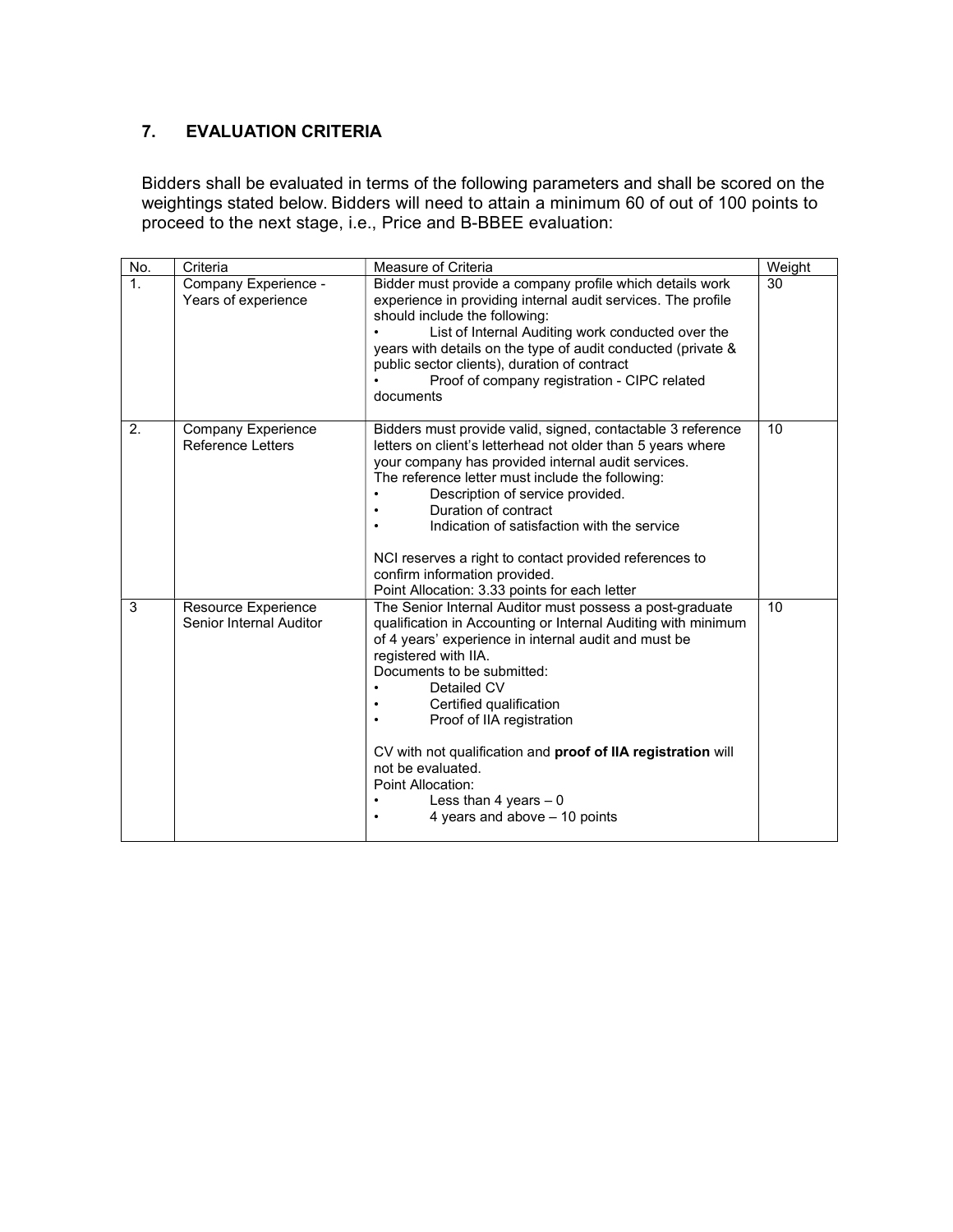| 4.    | Resource Experience<br><b>Manager Internal Auditor</b> | The Manager Internal Auditor CIA/CA qualification with<br>minimum of 5 years' experience in internal audit and must<br>be registered with IIA.<br>Documents to be submitted:<br>1. Detailed CV<br>2. Certified qualification<br>3. Proof of IIA registration<br>CV with not qualification and proof of IIA registration will not<br>be evaluated.<br><b>Point Allocation:</b><br>Less than 4 years $-0$<br>5 years and above - 10 points<br>$\bullet$ | 10  |
|-------|--------------------------------------------------------|-------------------------------------------------------------------------------------------------------------------------------------------------------------------------------------------------------------------------------------------------------------------------------------------------------------------------------------------------------------------------------------------------------------------------------------------------------|-----|
| 5.    | Resource Experience<br><b>Internal Auditor</b>         | The Internal Auditor B Com Accounting / B-Tech in Internal<br>Auditing qualification with minimum of 3 years' experience<br>in internal audit.<br>Documents to be submitted:<br>Detailed CV<br>Certified qualification<br>CV with not qualification will not be evaluated.<br>Point Allocation:<br>Less than 3 years $-0$<br>3 years and above - 10 points                                                                                            | 10  |
| 6.    | <b>Experience in Public Entity</b><br>internal audit   | The company and resources must have experience in<br>providing internal audit services with public entities.<br>Company:<br>Less than 5 years $-0$<br>5 years and above - 10 points<br>Manager Internal Audit<br>Less than $3$ years $-0$<br>3 years and above - 10 points<br>Senior Internal Auditor<br>Less than 3 years $-0$<br>3 years and above - 10 points<br>CVs and company profile will be used to evaluate these<br>criteria.               | 30  |
| Total |                                                        |                                                                                                                                                                                                                                                                                                                                                                                                                                                       | 100 |

## Phase 2: 80/20 Preference Point System

All bidders that will achieve the minimum qualifying score for technical will be evaluated further in terms of the preference point system as follows:

| <b>CRITERIA</b> | <b>POINTS</b> |
|-----------------|---------------|
| Price           | 80            |
| <b>BEE</b>      | 20            |
| <b>TOTAL</b>    | 100 points    |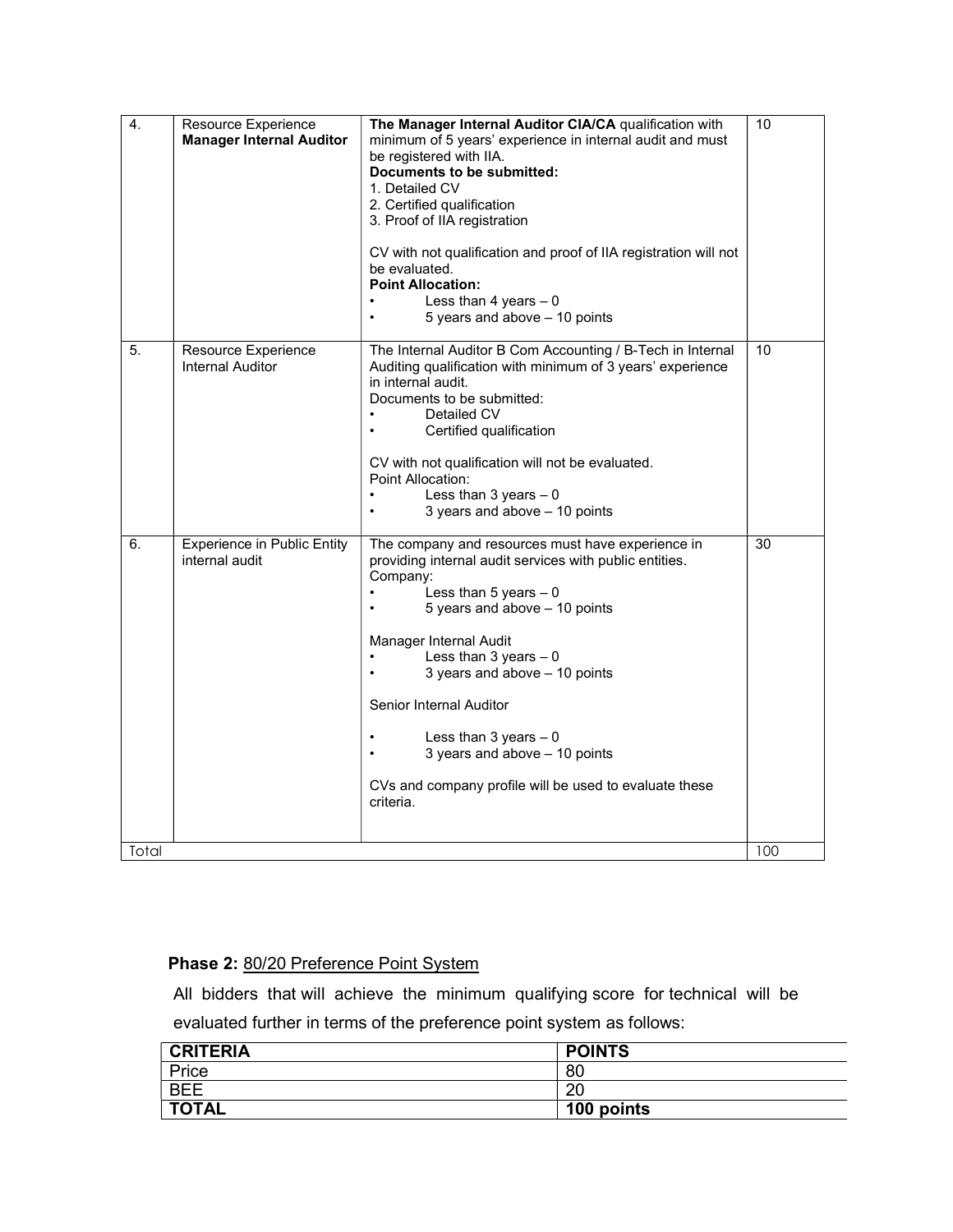# SECTION: 2

## TERMS OF REFERENCE /

## SCOPE OF SERVICE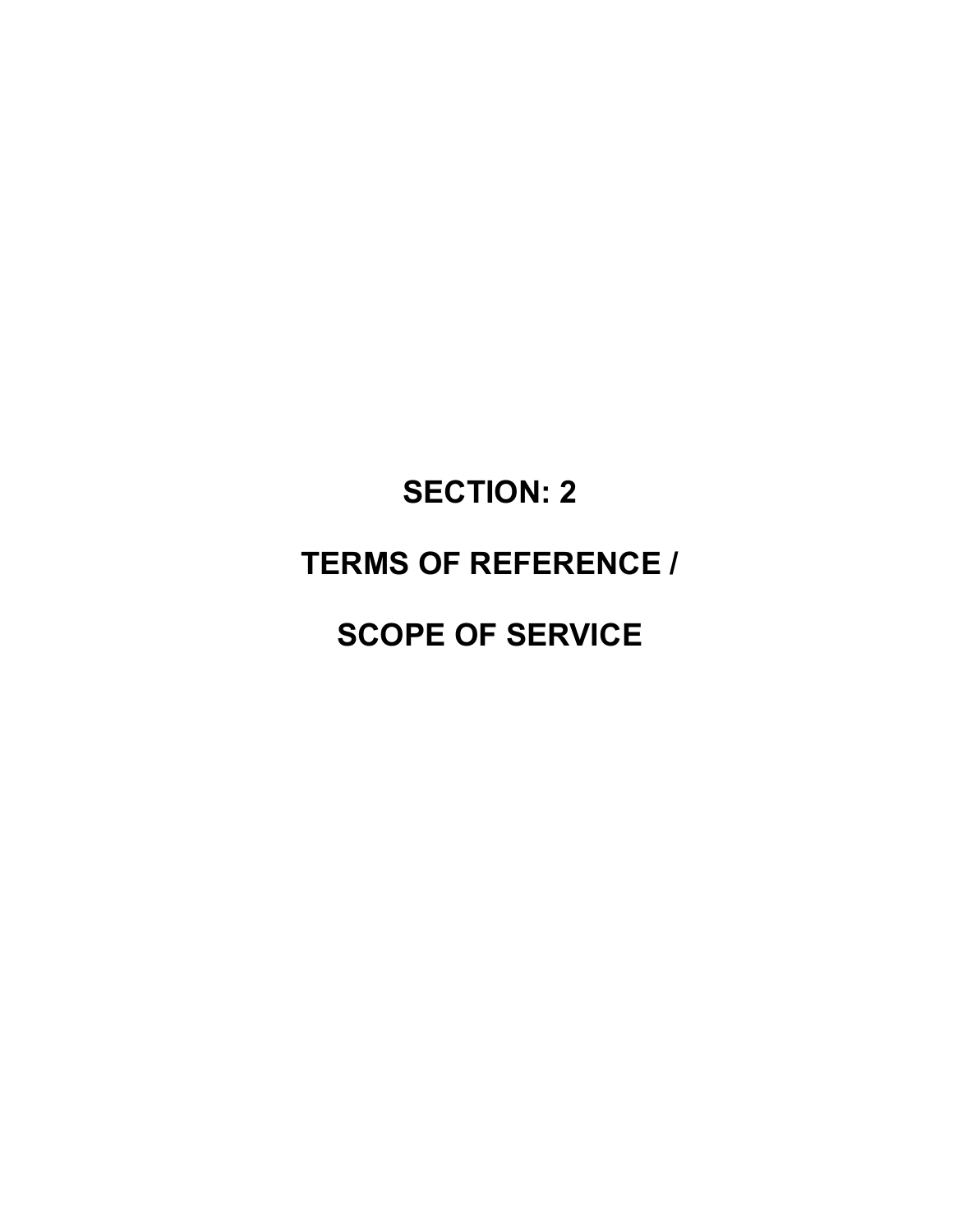### 8. PREAMBLE

The National Construction Incubator Trust "NCI" was established, for the purposes of developing SMME's in the construction industry, by hosting and facilitating skills programmes and a mentorship programme to ensure that skills development, sustainability and growth of SMME's is achieved.

#### OVERALL OBJECTIVE

The objective of the RFQ process is to appoint three suitably experienced professional service providers to submit proposals for the provision of Internal Audit Services for a period of three years

- Assisting the organization in performing a risk assessment and compiling a risk register;
- Preparation of a risk based strategic internal audit three year rolling plan;
- Preparation of a risk based annual plan;
- Execution of audit projects as per the Internal Audit plans;
- Audit of performance management system;
- Audit of Information Technology and General Controls;
- Reviewing the means of safeguarding assets and verifying the existence of assets
- Reporting the outcome and findings of each assignment to management and making recommendations for control and procedural improvements as appropriate;
- Preparing and presenting internal audit reports for audit engagements undertaken to the audit committee;
- Follow up on recommendations of audit findings in prior internal audit reports; and
- Assist the entity in rectifying audit findings of the external auditors.
- Conduct audit of Trust Property Control Act and pre-determined objectives
- •Attend Audit, Risk and Finance Committee meeting for presentation of internal audit reports.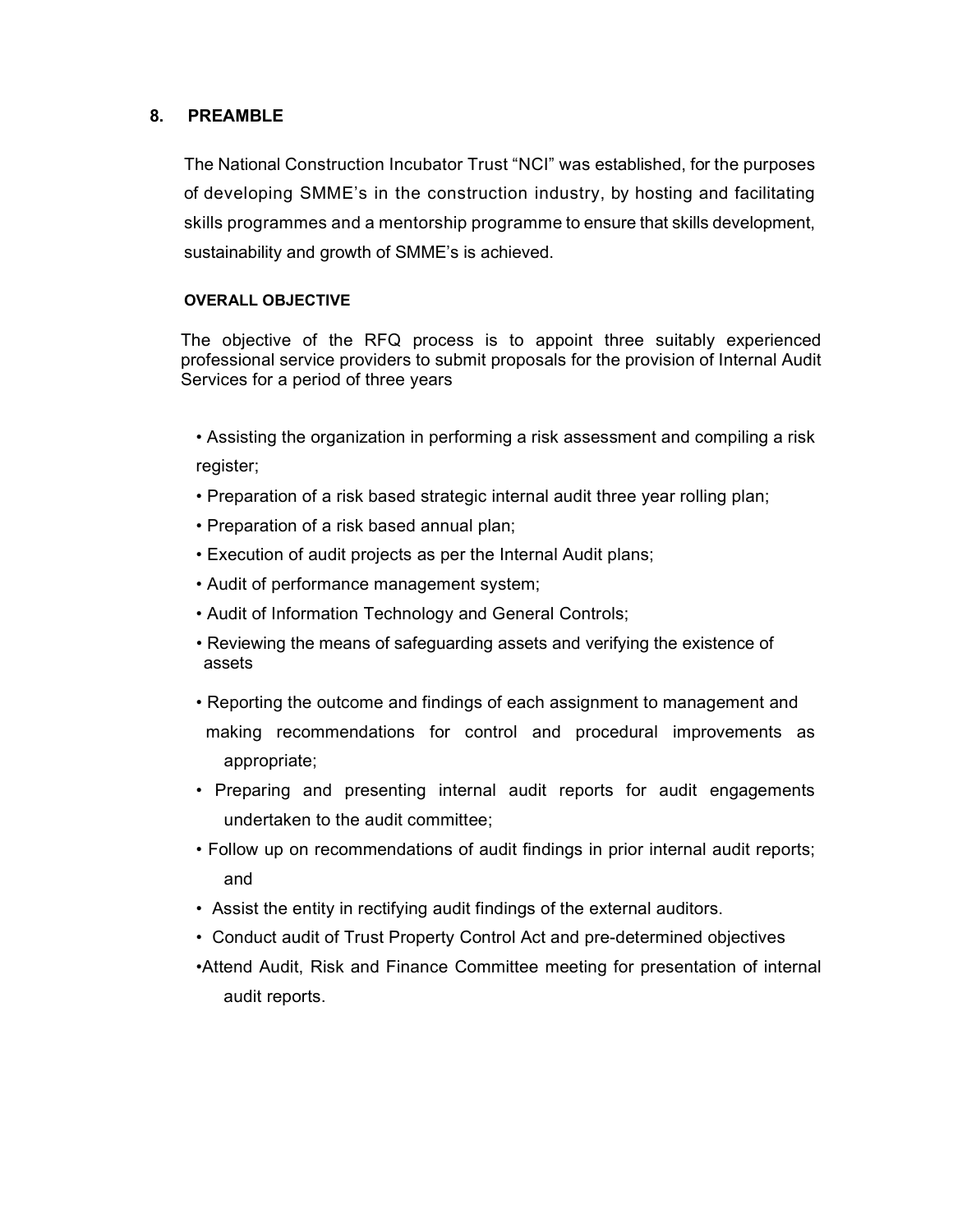## 9. PAYMENT

The NCI undertakes to pay valid invoices based on terms that will be discussed.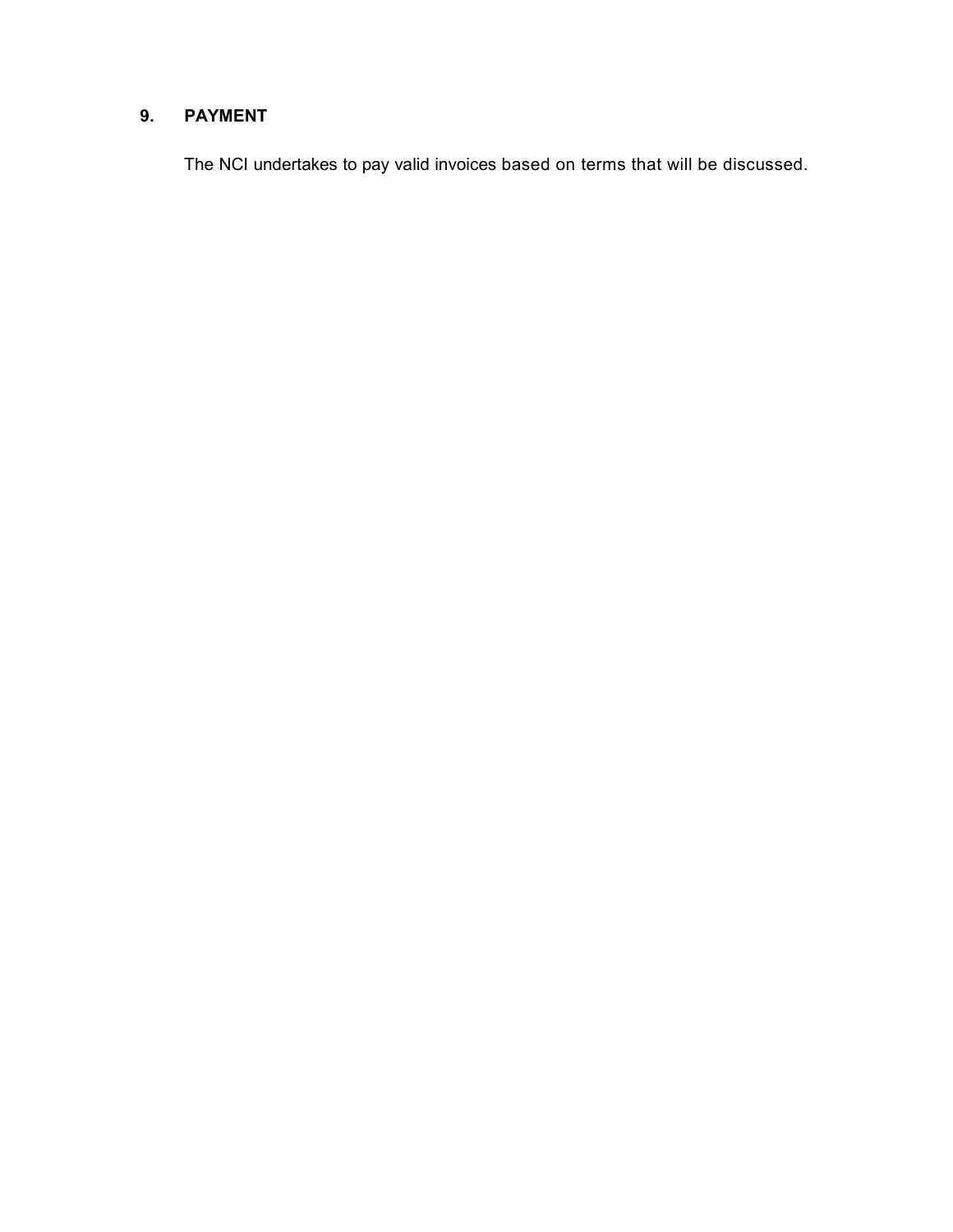## SECTION: 3

## PRICING

## Pricing (Attach separate price schedule, stating all pricing information including levels of seniority, hourly rates, costs, fees, etc)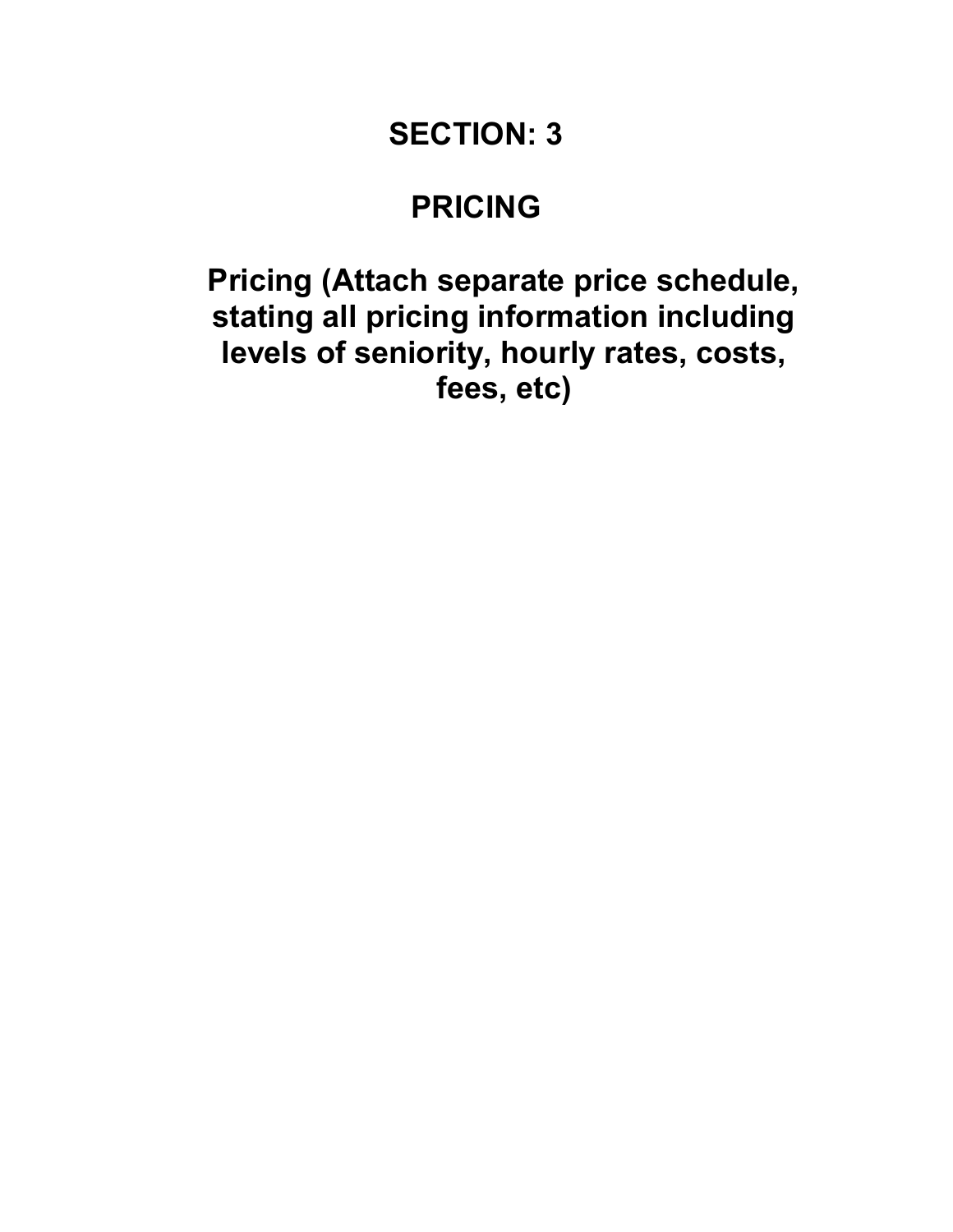## SECTION: 4 BROAD-BASED BLACK ECONOMIC EMPOWERMENT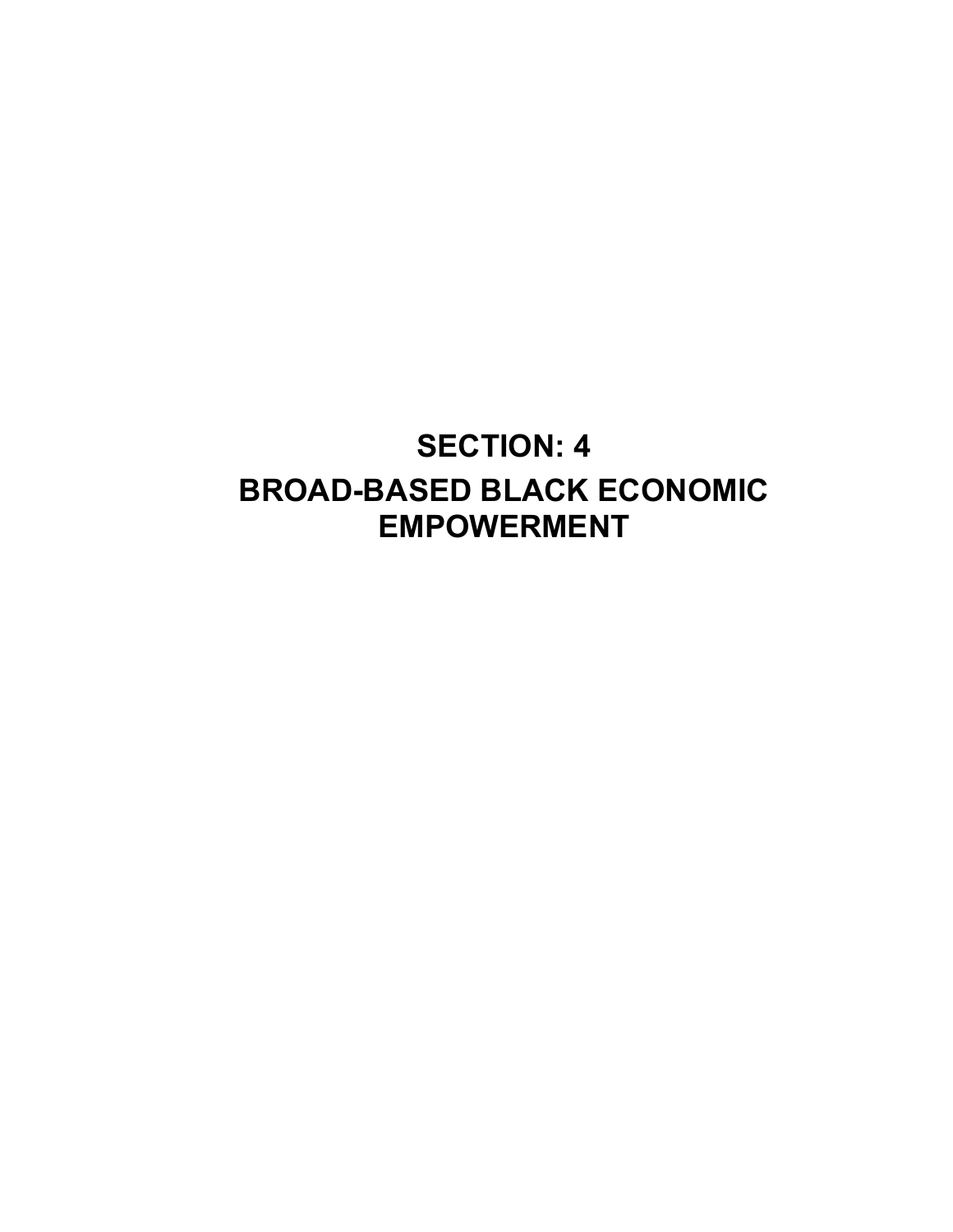## B-BBEE Supplier Assessment Form

| Trading name of entity                  |  |
|-----------------------------------------|--|
| Contact person                          |  |
| <b>Physical Address</b>                 |  |
|                                         |  |
|                                         |  |
| Contact telephone number                |  |
| Fax number                              |  |
| Cell phone                              |  |
| Email address                           |  |
| Percentage black shareholding           |  |
| Percentage black women shareholding     |  |
| Percentage white women shareholding     |  |
| Do you fall within a gazetted industry  |  |
| charter?                                |  |
| Are you a Qualifying Small Enterprise?  |  |
| (Annual turnover between R10 million    |  |
| and R50 million)                        |  |
| Are you an Exempt Micro Enterprise?     |  |
| (Annual turnover less than R10 million) |  |

Please attach your B-BBEE certificate or Sworn affidavit.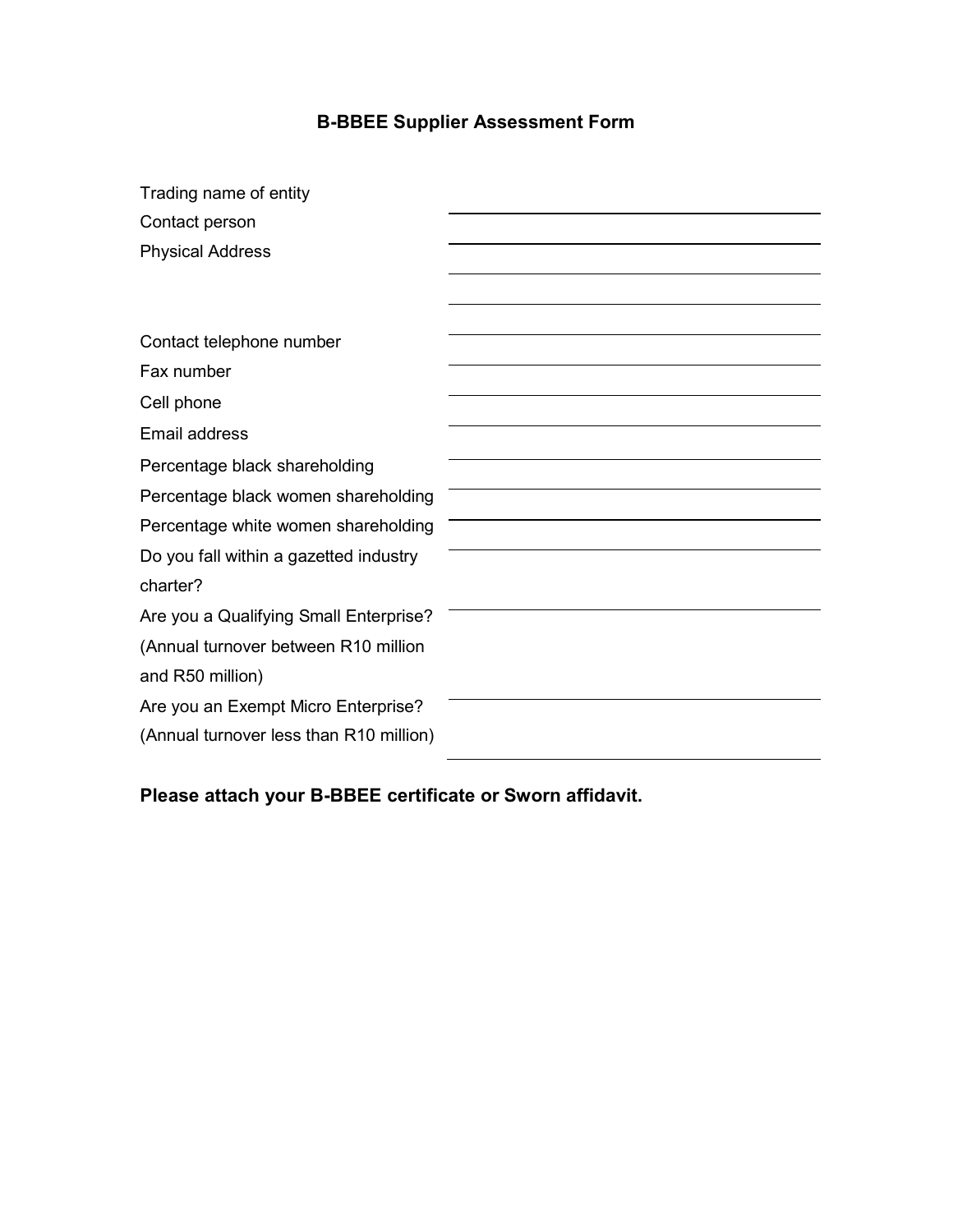I, the undersigned, certify that the information contained in this document is accurate and correct. I am fully responsible for all representations in this document and am aware of the repercussions that may arise as a result of any misrepresentation.

Date: **Date: Date: Date: Date:** 

Position:

## LIST OF TENDER RETURNABLES

- Original valid Tax Clearance Certificate
- Declaration of Interest form
- Declaration of tenderer's past supply chain management practices
- BEE credentials / rating certificate
- Latest signed audited financial statements
- Evidence of registration/accreditation as an internal Auditor or other professional body
- Declaration of pending litigations against the auditing firm.
- Completed and signed tender document
- The following information also needs to be provided with the tender document:
	- o Names and details of Senior Management.
	- o Shareholder Certificates.
	- o Details of employees at an Operational Level.
	- o Percentage of ownership by:
		- + Black Shareholders
		- Black Women
		- White Women
	- At least three written references for similar work signed by the respective Chief Finance Officer/Chief Executive Officer, with contact details for validation.

### Failure to submit the required documents will result in the proposal being non compliant and will be disqualified.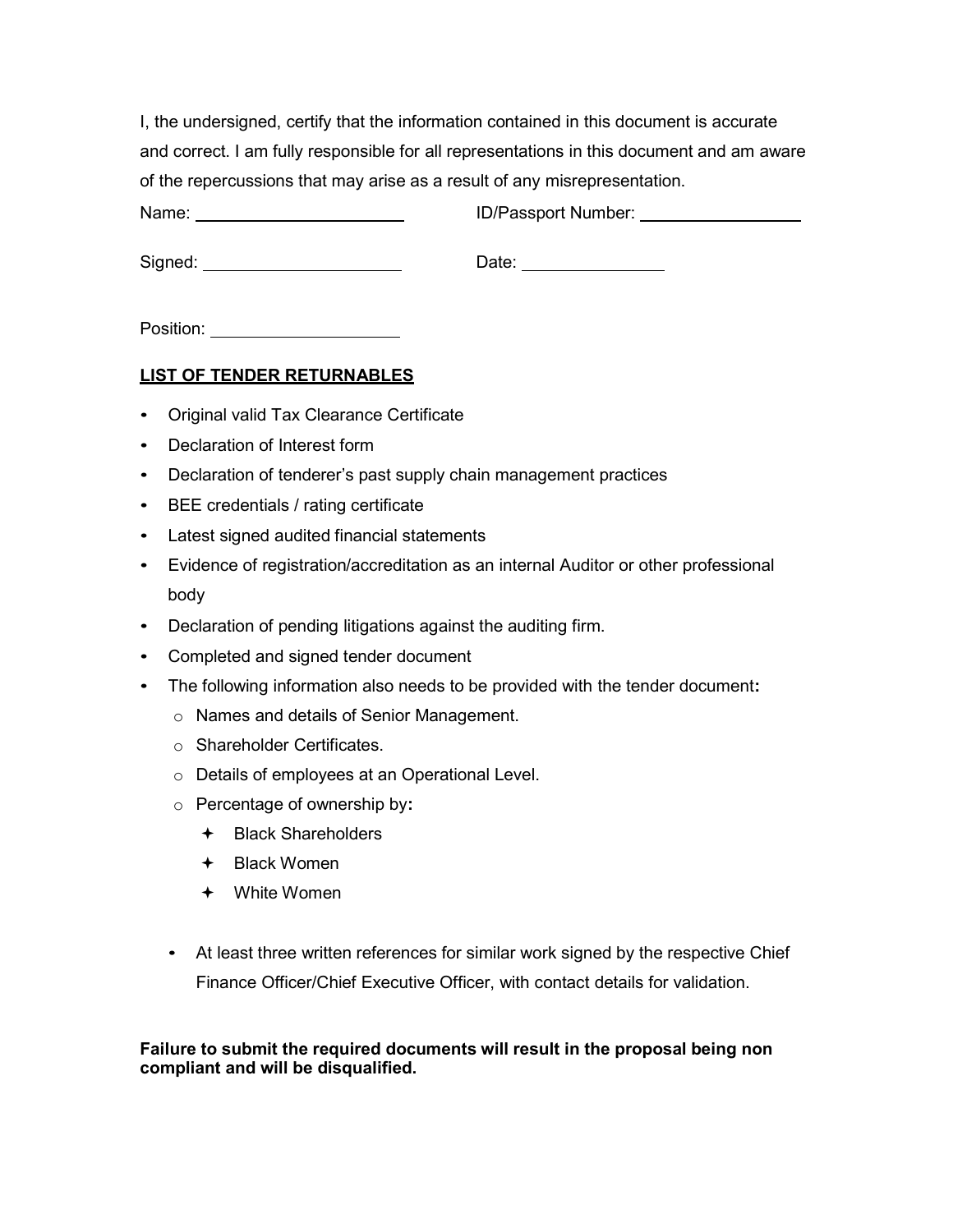## Declaration of tenderer's past supply chain management practices

- 1 This tender may be disregarded if the tenderer, or any of its directors have:
	- $\Box$  Abused the institutions supply chain management systems;
	- □ Committed fraud or any other improper conduct in relation to such a system; or
	- $\Box$  Failed to perform on any previous contract
- 2 In order to give effect to the above, the following questionnaire may be completed and submitted with the tender

| Item  | Question                                                                                                                                                                                                                                                                                                                                                                                                                                       | Yes | <b>No</b> |
|-------|------------------------------------------------------------------------------------------------------------------------------------------------------------------------------------------------------------------------------------------------------------------------------------------------------------------------------------------------------------------------------------------------------------------------------------------------|-----|-----------|
| 4.1   | Is the bidder or any of its directors a trustee of listed on the<br>National Treasury's database as companies or persons prohibited<br>from doing business with the public sector? (Companies or persons<br>who are listed on this database were informed in writing of this<br>restriction by the National Treasury after the audi alteram partem<br>rule was applied).                                                                       |     |           |
| 4.1.1 | If so, furnish particulars                                                                                                                                                                                                                                                                                                                                                                                                                     |     |           |
| 4.2   | Is the bidder or any of its directors listed on the Register for<br>Tender Defaulters in terms of section 29 of the Prevention and<br>Combating of Corrupt Activities Act (No 12 of 2004)?<br>To access this Register enter the National Treasury's website,<br>www.treasuy.gov.za. click on the icon "Register for Tender<br>Defaulters" or submit your written request for a hard copy of the<br>Register to facsimile number (012) 326 5445 |     |           |
| 4.2.1 | If so, furnish particulars                                                                                                                                                                                                                                                                                                                                                                                                                     |     |           |
| 4.3   | Was the bidder or any of its directors convicted by a court of law<br>(including a court outside of the Republic of South Africa) for fraud<br>or corruption during the past five years?                                                                                                                                                                                                                                                       |     |           |
| 4.3.1 | If so, furnish particulars                                                                                                                                                                                                                                                                                                                                                                                                                     |     |           |
| 4.4.  | Was any contract between the bidder and any organ of state<br>terminated during the past five years on account of failure to<br>perform on or comply with the contract?                                                                                                                                                                                                                                                                        |     |           |
| 4.4.1 | If so, furnish particulars                                                                                                                                                                                                                                                                                                                                                                                                                     |     |           |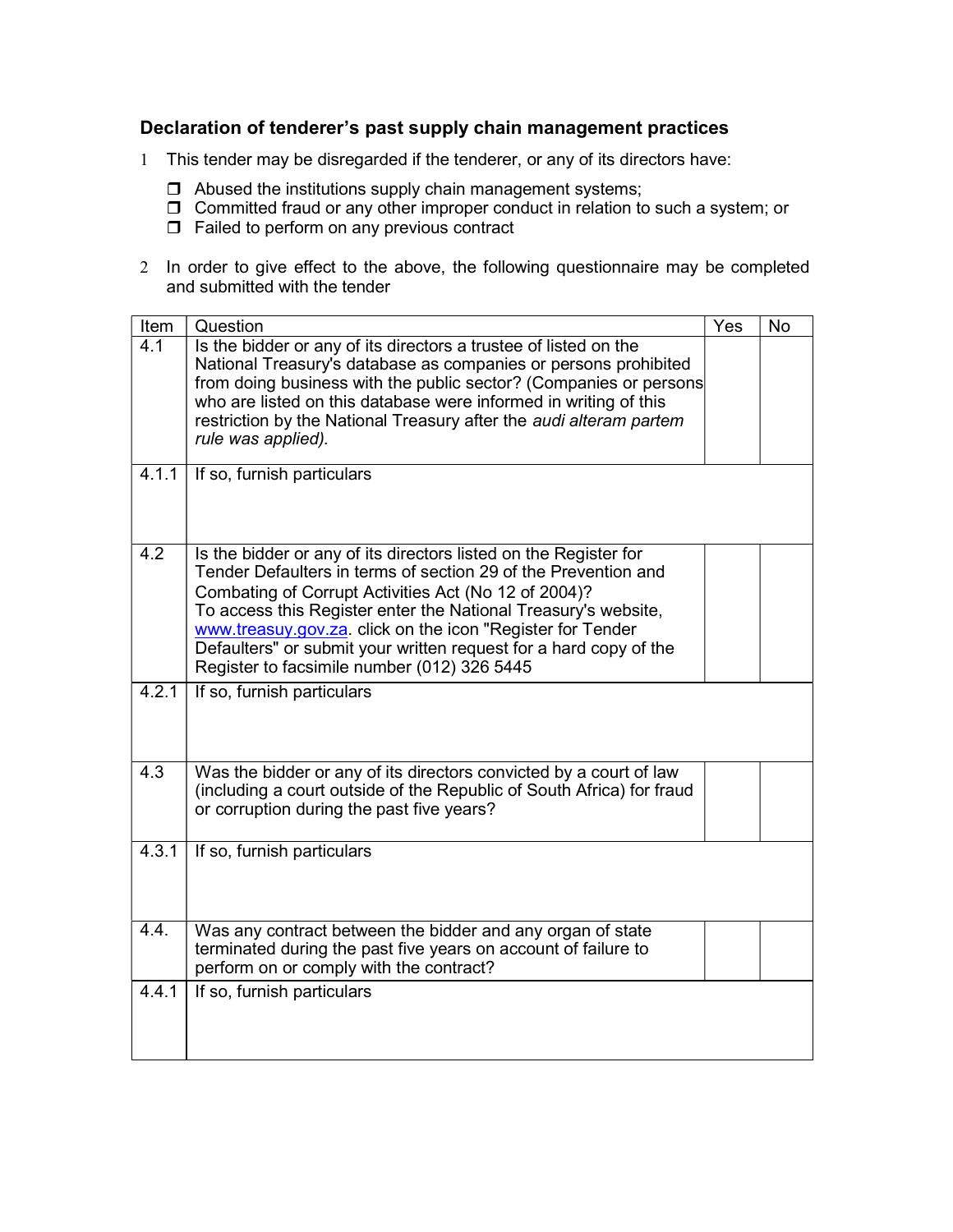I, THE UNDERSIGNED (FULL NAME) ……………………………………………………… CERITFY THAT THE INFORMATION FURNISHED ON THIS DECLARATION FORM IS TRUE AND CORRECT.

I ACCEPT THAT, IN ADDITION TO CANCELLATION OF A CONTRACT, ACTION MAY BE TAKEN AGAINST ME SHOULD THIS DECLARTION PROVE TO BE FALSE.

| -<br>ิ<br>⊳ignature |                | Jate |
|---------------------|----------------|------|
| $-11$               | Name of bidder |      |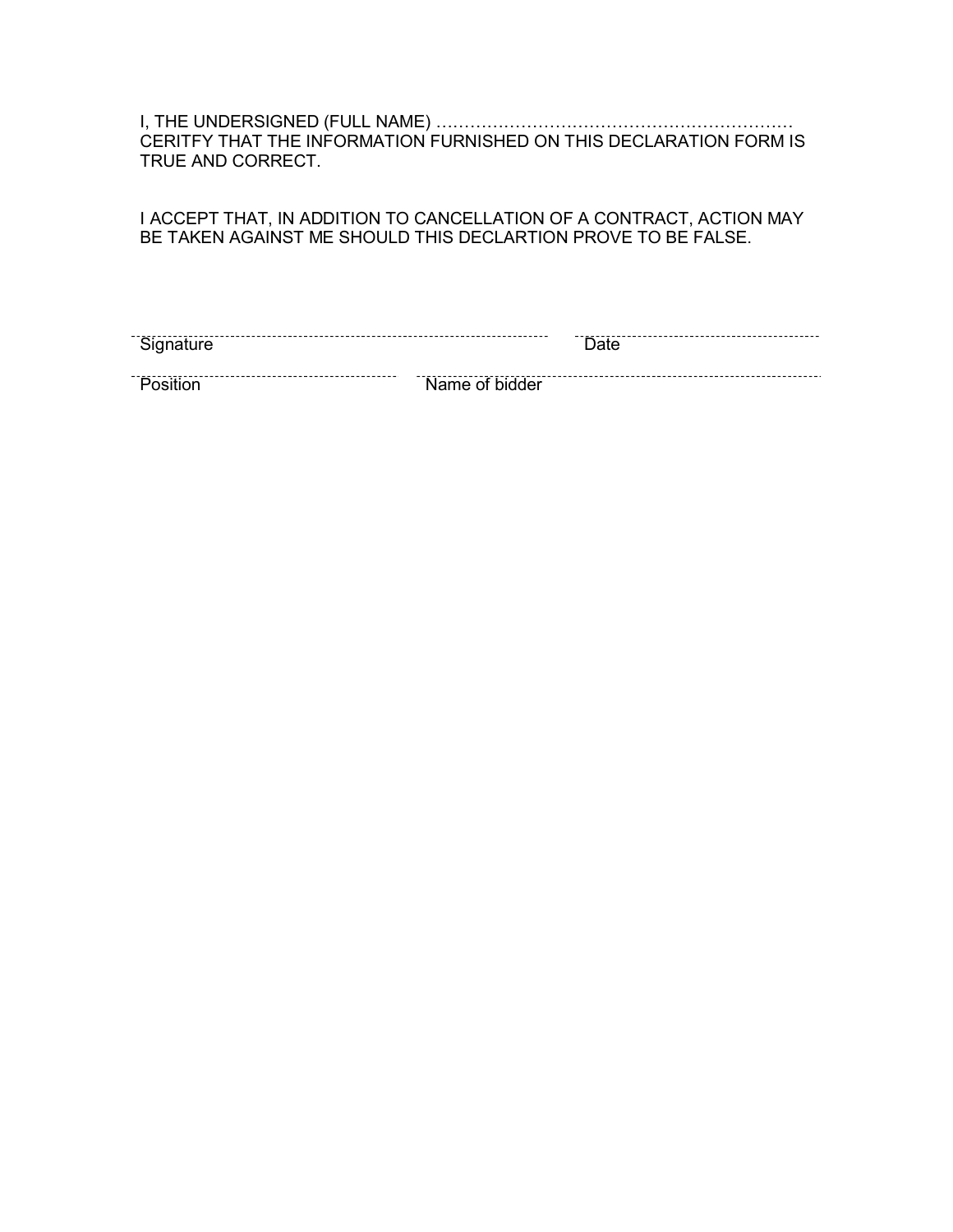#### DECLARATION OF INTEREST

- 1. Any legal person, including persons employed by the state\*, or persons having a kinship with persons employed by the state, including a blood relationship, may make an offer or offers in terms of this invitation to bid (includes a price quotation, advertised competitive bid, limited bid or proposal). In view of possible allegations of favouritism, should the resulting bid, or part thereof, be awarded to persons employed by the state, or to persons connected with or related to them, it is required that the bidder or his/her authorised representative declare his/her position in relation to the evaluating/adjudicating authority and/or take an oath declaring his/her interest, where
	- the bidder is employed by the state; and/or
	- the legal person on whose behalf the bidding document is signed, has a relationship with persons/a person who are/is involved in the evaluation and or adjudication of the bid(s), or where it is known that such a relationship exists between the person or persons for or on whose behalf the declarant acts and persons who are involved with the evaluation and or adjudication of the bid.
- 2. In order to give effect to the above, the following questionnaire must be completed and submitted with the bid.

| 2.1   |                                                                                   |          |
|-------|-----------------------------------------------------------------------------------|----------|
| 2.2   |                                                                                   |          |
| 2.3   |                                                                                   |          |
| 2.4   |                                                                                   |          |
| 2.5   |                                                                                   |          |
| 2.6   |                                                                                   |          |
|       |                                                                                   |          |
| 2.7   | Are you or any person connected with the bidder<br>presently employed by the NCI? | YES / NO |
| 2.7.1 | If so, furnish the following particulars:                                         |          |
|       |                                                                                   |          |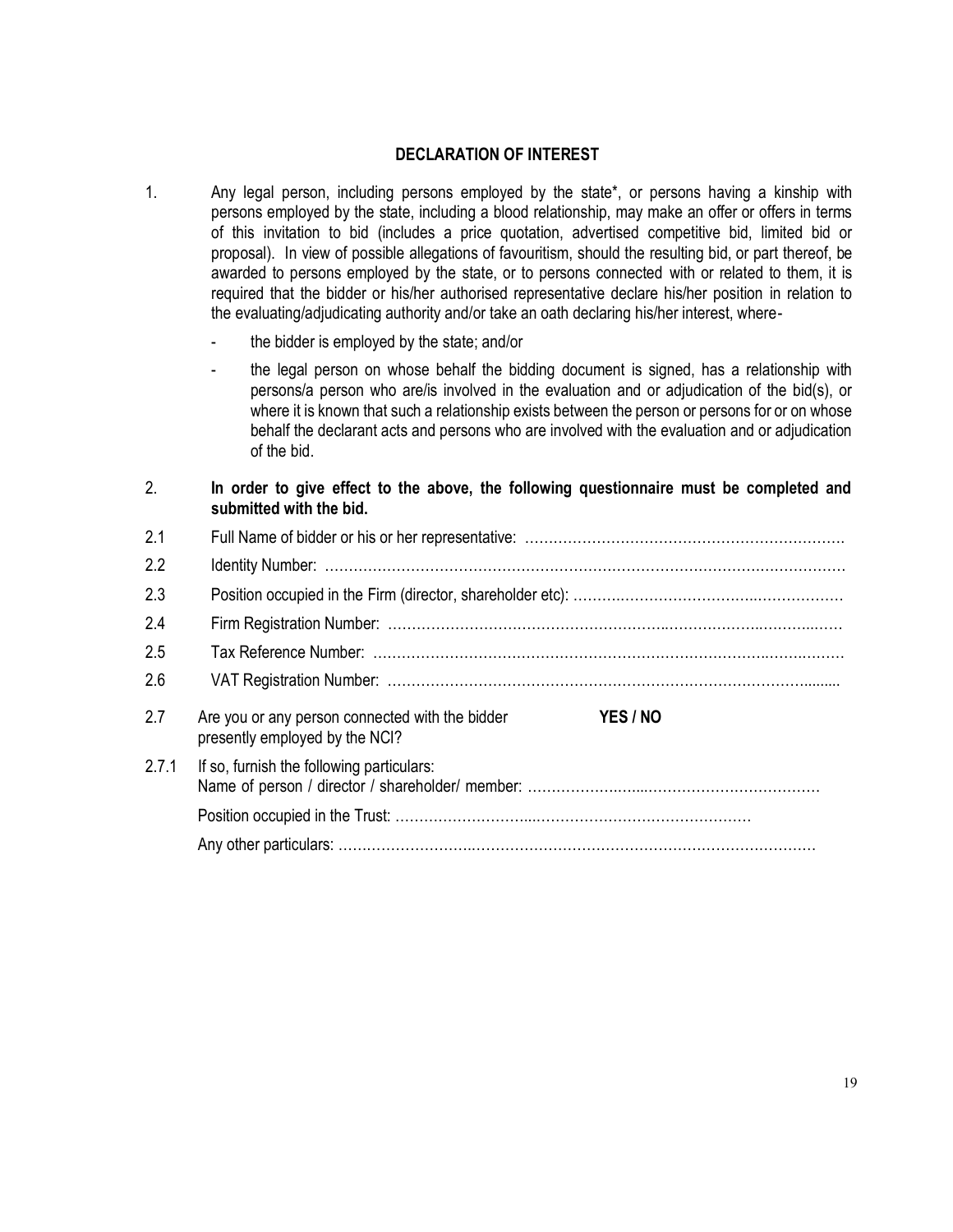| 2.8    | Did you or your spouse, or any of the firm's directors /<br>shareholders / members or their spouses conduct business<br>with the NCI in the previous twelve months?                                                                               | YES / NO |
|--------|---------------------------------------------------------------------------------------------------------------------------------------------------------------------------------------------------------------------------------------------------|----------|
| 2.8.1  | If so, furnish particulars:                                                                                                                                                                                                                       |          |
| 2.9    | Do you, or any person connected with the bidder, have<br>any relationship (family, friend, other) with a person<br>employed by the NCI and who may be involved with<br>the evaluation and or adjudication of this bid?                            | YES / NO |
| 2.9.1  | If so, furnish particulars.                                                                                                                                                                                                                       |          |
|        |                                                                                                                                                                                                                                                   |          |
| 2.10   | Are you, or any person connected with the bidder,<br>of any relationship (family, friend, other)<br>aware<br>between the bidder and any person employed by the<br>NCI who may be involved with the evaluation and or<br>adjudication of this bid? | YES / NO |
| 2.10.1 | If so, furnish particulars.                                                                                                                                                                                                                       |          |
|        |                                                                                                                                                                                                                                                   |          |
| 2.11   | Do you or any of the directors /shareholders/ members of<br>the firm have any interest in any other related companies<br>whether or not they are bidding for this contract?                                                                       |          |
|        | 2.11.1 If so, furnish particulars:                                                                                                                                                                                                                | YES / NO |
|        |                                                                                                                                                                                                                                                   |          |
|        |                                                                                                                                                                                                                                                   |          |